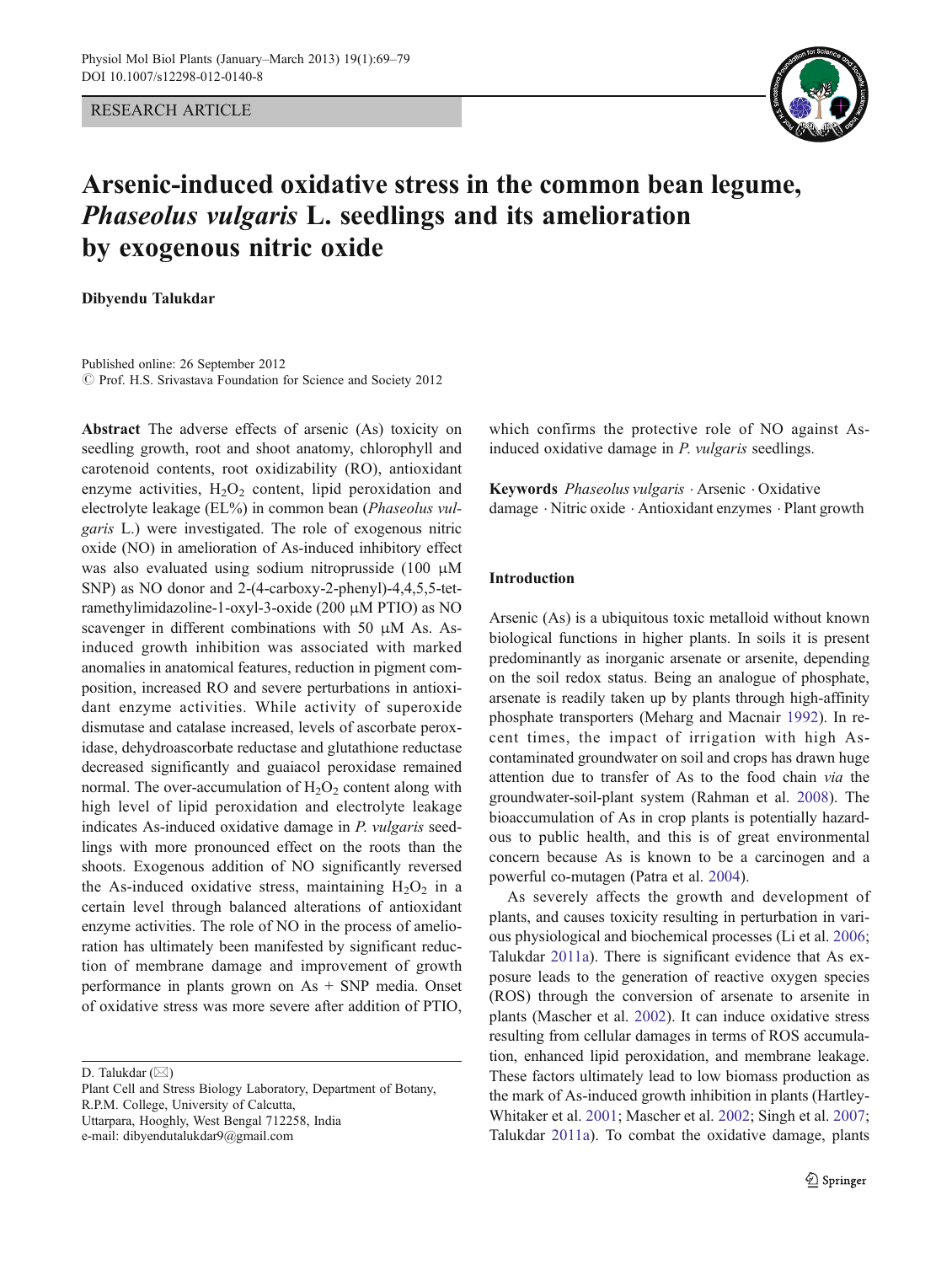have evolved a complex but well coordinated antioxidant defense, consisting of both enzymatic and non-enzymatic compounds, the response of which greatly differs among plants (Foyer and Noctor [2005\)](#page-9-0).

The gaseous free radical nitric oxide (NO) is a widespread intracellular and intercellular messenger with a broad spectrum of regulatory roles in plant physiological processes (Wendehenne et al. [2001;](#page-10-0) Neill et al. [2002;](#page-10-0) Talukdar [2012a](#page-10-0)). Accumulating evidence suggests that NO performs important functions in the plant response to biotic and abiotic stresses (Neill et al. [2002\)](#page-10-0). Use of exogenous NO in plants has been proven to be highly efficient to enhance tolerance against drought, heat and salt tolerance in cereals and vegetables (Uchida et al. [2002;](#page-10-0) Shi et al. [2007](#page-10-0)), UV-radiation in Arabidopsis (Zhang et al. [2009\)](#page-10-0), and metal-induced stresses (Singh et al. [2009](#page-10-0); Jin et al. [2010\)](#page-9-0).

Phaseolus vulgaris L. or common bean is a widely grown food legume in different parts of India and is rich in antioxidant flavonoids and proteins. Recently, this group of plants has been identified as one of the dominant legume taxa, which is being used in Eastern Himalayas for different types of ethnic medicinal and edible purposes (Talukdar and Talukdar [2012](#page-10-0)). Being a legume, it is grown in aerobic fields, and thus is exposed to arsenate form of arsenic (Takahashi et al. [2004\)](#page-10-0). Species of Phaseolus are generally sensitive to metal stress (Singh et al. [2007\)](#page-10-0) and although vast areas of cultivation of P. vulgaris in India are As-affected, virtually nothing is known about its sensitivity vis-à-vis tolerance to As. A preliminary report indicated its sensitivity to As at higher doses (5 mgdm<sup>-3</sup>) (Stoeva et al. [2005](#page-10-0)). In the present investigation, As-induced changes in growth parameters and antioxidant enzyme machinery were studied in P. vulgaris seedlings considering several oxidative stress markers. The effect of exogenous application of NO against As-induced oxidative damage was also investigated by comparing five different treatment protocols in nutrient media.

#### Materials and methods

Plant material, culture conditions and treatment protocols

Fresh and healthy seeds of common bean legume (Phaseolus vulgaris L. cv. VL 63) were surface-sterilized with NaOCl  $(0.1 \%)$ , w/v) and continuously washed under running tap water followed by distilled water. Seeds were allowed to germinate in the dark in two separate sets on moistened filter paper at 25 °C. Germinated seedlings were randomly placed in polythene pots  $(10 \text{ plants post}^{-1})$  containing 300 ml of Hoagland's No 2 nutrient media (Hoagland and Arnon [1950](#page-9-0)), and were allowed to grow for 7 d. The plants were, then, subjected to the five following treatment protocols as: (a) untreated control, (b) 50  $\mu$ M sodium arsenate (As, MW 312.01 g/mol; technical grade, purity 98.5 %, Sigma-Aldrich), (c) 50 μM As+100 μM Sodium nitroprusside (As + SNP), (d) 50 μM As + 200 μM 2-(4-carboxy-2-phenyl)-4,4,5,5-tetramethylimidazoline-1 oxyl-3-oxide  $(As + PTIO)$ , (e) 50 μM  $As+100 \mu M SNP+$ 200 μM PTIO (As + SNP + PTIO). Each treatment was replicated four times. SNP (Sigma-Aldrich, USA) was used as NO donor. The potassium salt of PTIO (Sigma-Aldrich, USA) was used as NO scavenger. Pilot experiments were carried out to determine the effective doses of SNP and As, and 100 μM SNP was found to be most effective to generate response under 50  $\mu$ M As treatment without causing toxicity to seedlings. Control and treated plants were allowed to grow for another 7 d. Nutrient solution was refreshed every alternate day to prevent depletion of nutrients as well as As in the course of the plant's exposure to the metal. SNP solution was changed every 12 h. The experiment was carried out in a completely randomized block design manner in an environmentally controlled growing chamber under a 14 h photoperiod, 28/18 ( $\pm$ 2 °C), relative humidity of 70 $\pm$ 2 % and a photon flux density of 200  $\mu$ molm<sup>-2</sup>s<sup>-1</sup>.

Plant growth and arsenic content

Fresh weights of the roots and the shoots (stems + leaves + petiole) were measured after 1-week of cultivation. Plant parts, then, were oven-dried at 60 °C till they dried to constant weight. The roots and shoots were digested in a  $HNO<sub>3</sub>-HClO<sub>4</sub>$  (3:1, v/v) mixture and As concentration was determined by flow injection-hydride generation atomic absorption spectrophotometer (Perkin-Elmer, FIA-HAAS Analyst 400). Standard Reference Materials (SRM) of tomato leaves (Item number 1573a, from National Institute of Standards and Technology, USA) were analyzed in the same procedure at the start, during and at the end of the measurements as part of the quality assurance/quality control protocol. The certified value of As concentration and the measured concentration (mg  $kg^{-1}$  dry weight) of the dried tomato leaves were  $0.112 \pm 0.004$  and  $0.117 \pm 0.01$  (n=8), respectively, showing good correlation  $(r=0.889)$  between certified (NIST®) and the measured value.

Chlorophyll content and determination of total carotenoids

Leaf chlorophyll and carotenoid contents were determined by the method of Lichtenthaler ([1987\)](#page-9-0). Leaf tissue (50 mg) was homogenized in 10 ml chilled acetone (80 %). The homogenate was centrifuged at  $4,000g$  for 12 min. Absorbance of the supernatant was recorded at 663, 647 and 470 nm for chlorophyll a, chlorophyll b and carotenoids, respectively. The contents were expressed as mg chlorophyll or carotenoids  $g^{-1}$  FW.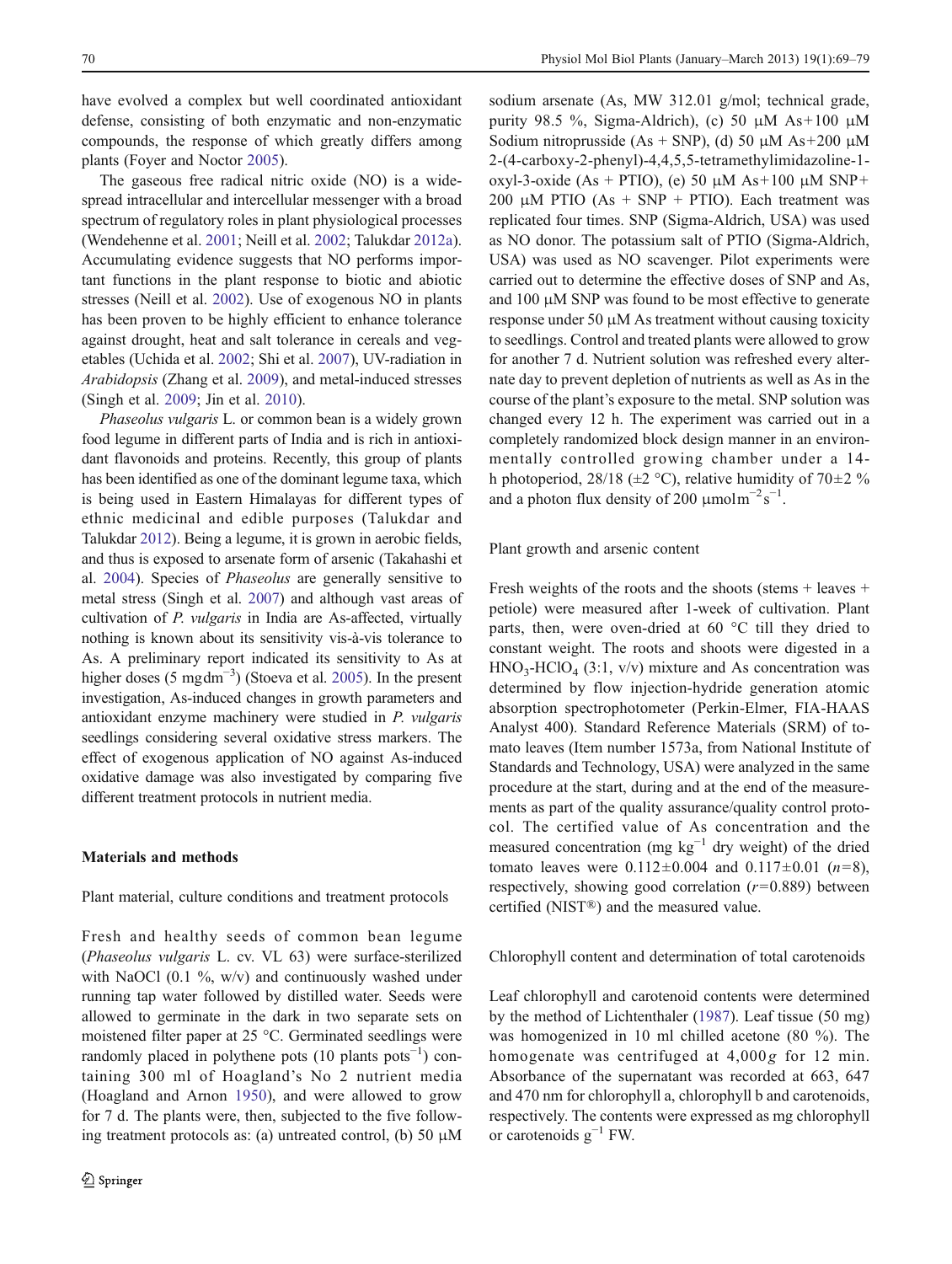Root oxidizability (RO)

RO, a simple measure of roots' oxidizing ability, was determined in terms of red triphenyl formazon formed through TTC reduction assay (Batish et al. [2007](#page-9-0)). Roots (100 mg) were mixed with 5.0 ml of TTC (0.4 %, w/v) and 5.0 ml of phosphate buffer (1/15 M, pH 7.0), and the mixture was incubated for 3 h at 40 °C. After addition of 2.0 ml of 2 N  $H<sub>2</sub>SO<sub>4</sub>$ , the roots were homogenized in 10.0 ml of ethyl acetate to extract formazan. The absorbance of the extract was measured at 485 nm, and RO was expressed as A <sup>485</sup>  $g^{-1} h^{-1}$ .

## Antioxidant enzyme assays

Fresh (leaves and roots) tissue (250 mg) was homogenized in 1 ml of 50 mM potassium phosphate buffer (pH 7.8) containing 1 mM EDTA, 1 mM dithiotreitol and 2 % (w/ v) polyvinyl pyrrolidone (PVP) using a chilled mortar and pestle kept in an ice bath. The homogenate was centrifuged at 15,000g at 4 °C for 30 min. Clear supernatant was used for enzyme assays. For measuring APX (ascorbate peroxidase) activity, the tissue was separately ground in homogenizing medium containing 2.0 mM ascorbate in addition to the other ingredients. All assays were done at 25 °C. Soluble protein content was determined according to Bradford [\(1976](#page-9-0)) using BSA as a standard.

#### Estimation of superoxide dismutase (SOD) activity

SOD (EC 1.15.1.1) activity was determined by nitro blue tetrazolium (NBT) photochemical assay following Beyer and Fridovich [\(1987](#page-9-0)). In this method 1 ml of solution containing 50 mM potassium phosphate buffer (pH 7.8), 9.9 mM L-methionine, 57 μM NBT, 0.025 % triton-X-100 was added into small glass tubes, followed by 20 μl of enzyme extract. Reaction was started by adding 10 μl of riboflavin solution (0.044 mgml<sup>-1</sup>) and placing the tubes in an aluminium foil-lined box having two 20-W fluorescent lamps for 7 min. A parallel control was run where buffer was used instead of sample. After illumination, the absorbance of solution was measured at 560 nm. A non-irradiated complete reaction mixture served as a blank. SOD activity was expressed as U (unit) mg<sup>-1</sup> protein. One unit of SOD was equal to that amount which causes a 50 % decrease of SOD-inhibited NBT reduction.

## Estimation of ascorbate peroxidase (APX) activity

APX (EC 1.11.1.11) activity was assayed following methods of Nakano and Asada [\(1981](#page-9-0)). Three milliliters of the reaction mixture contained 50 mM potassium phosphate buffer (pH 7.0), 0.1 mM EDTA, 0.5 mM ascorbate, 0.1 mM  $H_2O_2$  and 0.1 ml enzyme extract. The hydrogen peroxide-dependent oxidation of ascorbate was followed by a decrease in the absorbance at 290 nm ( $\varepsilon$ =2.8 mM<sup>-1</sup> cm<sup>-1</sup>). APX activity was expressed as nmol ascorbate oxidized  $min^{-1} mg^{-1}$  protein.

Estimation of dehydroascorbate reductase (DHAR) activity

DHAR (EC 1.8.5.1) activity was measured following the protocol of Nakano and Asada [\(1981](#page-9-0)). The complete reaction mixture contained 50 mM potassium phosphate buffer (pH 7.0), 2.5 mM GSH, 0.2 mM DHA and 0.1 mM EDTA in a final volume of 1 ml. Reaction was started by addition of suitable aliquots of enzyme extract and the increase in absorbance was recorded at 30 s intervals for 3 min at 265 nm. Enzyme activity was expressed as μmol ascorbate formed min<sup>-1</sup> mg<sup>-1</sup> protein.

Estimation of glutathione reductase (GR) activity

GR (EC 1.6.4.2) activity was determined by monitoring the glutathione dependant oxidation of NADPH, as described by Carlberg and Mannervik ([1985\)](#page-9-0). In a cuvette, 0.75 ml 0.2 M potassium phosphate buffer (pH 7.0) containing 2 mM EDTA, 75 μl NADPH (2 mM), and 75 μl oxidized glutathione (20 mM) were mixed. Reaction was initiated by adding 0.1 ml enzyme extract to the cuvette and the decrease in absorbance at 340 nm was monitored for 2 min. GR specific activity was expressed as nmol NADPH oxidized  $\text{min}^{-1} \text{ mg}^{-1}$  protein.

Estimation of catalase (CAT) activity

CAT (EC 1.11.1.6) extraction was performed in a 50 mM Tris–HCl buffer. The enzyme activity was assayed by measuring the reduction of H<sub>2</sub>O<sub>2</sub> at 240 nm ( $\varepsilon$ =39.4 mM<sup>-1</sup> cm<sup>-1</sup>) and 25 °C, as described by Chance and Maehly ([1955](#page-9-0)).

Estimation of peroxidase (POX) activity

POX (EC 1.11.1.7) was measured by monitoring oxidation of 4 mM guaiacol at 470 nm ( $\varepsilon$ =22.6 mM<sup>-1</sup> cm<sup>-1</sup>) in 50 mM potassium-phosphate buffer (pH 6.5), following addition of 1 mM  $H_2O_2$ , and expressed as µmol min<sup>-1</sup> mg<sup>-1</sup> protein (Veljovic-Jovanovic et al. [2001](#page-10-0))

Determination of  $H_2O_2$  content and lipid peroxidation level

 $H_2O_2$  was estimated following the methods of Wang et al. [\(2007](#page-10-0)). Fresh tissue of 0.1 g was powdered and blended with 3 ml acetone for 30 min at 4 °C. Then the sample was filtered through eight layers of gauze cloth. After addition of 0.15 g active carbon, the sample was centrifuged twice at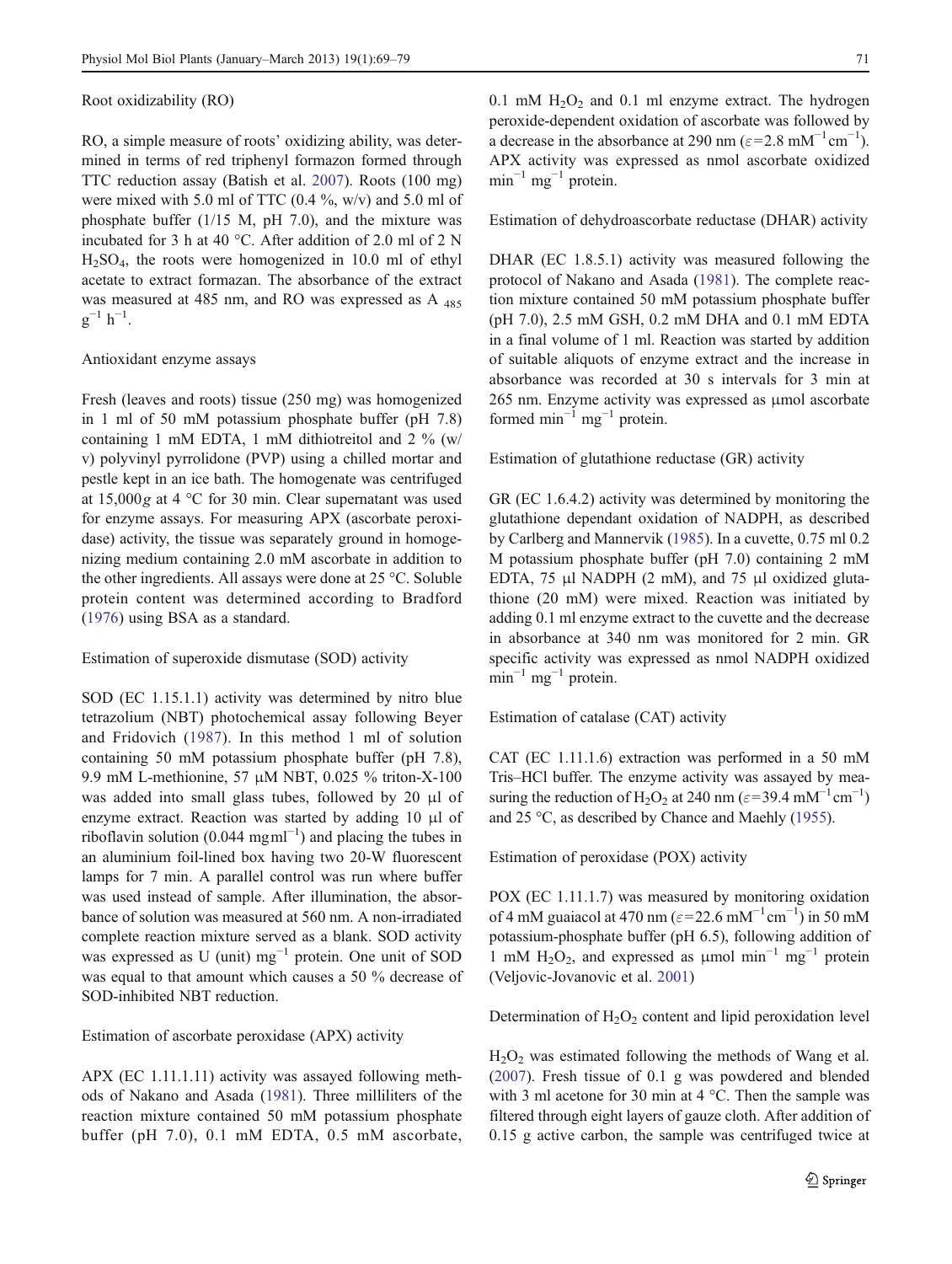<span id="page-3-0"></span> $3,000g$  for 20 min at 4 °C, then 0.2 ml 20 % TiCl<sub>4</sub> in HCl and 0.2 ml ammonia was added to 1 ml of the supernatant. After reaction, the compound was centrifuged at 3,000g for 10 min, the supernatant was discarded and the pellet was dissolved in 3 ml of 1 M  $H<sub>2</sub>SO<sub>4</sub>$  and absorbance was measured at 410 nm.  $H_2O_2$  content was measured from the absorbance at 410 nm using a standard curve. Lipid peroxidation rates were determined by measuring the malondialdehyde (MDA) equivalents following the method of Hodges et al. [\(1999](#page-9-0)). About 0.5 g of fresh tissue was homogenized in a mortar with 80 % ethanol. The homogenate was centrifuged at  $3,000g$  for 12 min at 4 °C. The pellet was extracted twice with the same solvent. The supernatants were pooled and 1 ml of this sample was added to a test tube with an equal volume of either the solution comprised of 20 % TCA and 0.01 % butylated hydroxy toluene (BHT) or solution of 20 % TCA, 0.01 % BHT and 0.65 % TBA. Samples were heated at 95 °C for 25 min and cooled to room temperature. Absorbance was measured at 450, 532 and 600 nm. Level of lipid peroxides was calculated following Hodges et al.  $(1999)$  $(1999)$  and expressed as nmol MDA g<sup>-1</sup> fresh weight.

#### Electrolyte leakage

Electrolyte leakage (EL) was assayed by measuring the ions leaching from tissue into deionised water (Dionisio-Sese and Tobita [1998](#page-9-0)). Fresh samples (100 mg) were cut into small pieces (about 5 mm segments) and placed in test tubes containing 10 ml deionised water. Tubes were kept in a water bath at 32 °C for 2 h. After incubation, electrical conductivity  $(EC_1)$  of the bathing solution was recorded with an electrical conductivity meter (Systronics M-308, Kolkata, India). The samples were then autoclaved at 121 °C for 20 min to completely kill the tissues and release all electrolytes. Samples were then cooled to 25 °C and final electrical conductivity  $(EC_2)$  was determined. The EL was expressed as a percentage by the formula,  $EL(\% ) =$  $(EC_1)/(EC_2) \times 100.$ 

As-induced anatomical changes

Cross-sections of the roots, stems, leaves and petioles were cut from freshly harvested parts with razor blades and stained with 0.25 % safranin (w/v, dissolved in 50 % ethanol) for tissue differentiation. Sections were mounted in 20 % glycerin as temporary preparation, observed under a light microscope equipped with a zoom digital camera (Panasonic DMC-FH3). For scanning electron microscope (SEM) observation, freshly collected stems, leaves and petioles were fixed separately with 2.5 % glutaraladeyde in 0.05 M potassium phosphate buffer (pH 7.1) for 2 h at room temperature. After washing in buffer, the material was dehydrated in a graded ethanol series, critical point dried with  $CO<sub>2</sub>$ , mounted on stubs using double- sided sticky tape and coated with a thin layer of gold. Observations were carried out on a Philips FEI – QUANTA 200 Autoscanning Electron Microscope.

#### Statistical analysis

The results presented are the mean values  $\pm$  standard errors of at least four replicates. Multiple comparisons of means were performed by ANOVA (SPSS Inc. v. 10), and the means were separated by Tukey's multiple range test considering significant differences at  $P < 0.05$ .

## Results

Effect of As and exogenous NO on seedling growth and As accumulation

An exposure to 50  $\mu$ M As caused a significant (P<0.05) reduction in length and dry weight of both shoots and roots of Phaseolus vulgaris seedlings with more pronounced effect on the roots (Table 1). Compared with control, shoot and root lengths were decreased by about 2-fold and 3-fold,

Table 1 Effect of arsenic (As) and exogenous SNP (NO donor) with or without PTIO (NO scavenger) on growth parameters of 7 d treated seedlings of common bean, Phaseolus vulgaris L

| Parameters <sup>A</sup>                                       | Control                       | As $(50 \mu M)$         | $As + 100 \mu M$<br><b>SNP</b> | $As + 200 \mu M$<br><b>PTIO</b> | $As + 100 \mu M SNP +$<br>200 μM PTIO |
|---------------------------------------------------------------|-------------------------------|-------------------------|--------------------------------|---------------------------------|---------------------------------------|
| Shoot length (cm)                                             | $4.61 \pm 0.06^a$             | $2.29 \pm 0.02^b$       | $4.19 \pm 0.05^{\text{a}}$     | $2.07 \pm 0.02$ <sup>c</sup>    | $2.10\pm0.03^{\circ}$                 |
| Root length (cm)                                              | $3.93 \pm 0.07^{\rm a}$       | $1.30 \pm 0.01^{\rm b}$ | $3.12 \pm 0.08^a$              | $1.00 \pm 0.01$ <sup>c</sup>    | $1.07 \pm 0.02$ <sup>c</sup>          |
| Shoot dry weight (g plant <sup>-1</sup> )                     | $0.13 \pm 0.003^a$            | $0.089 \pm 0.002^b$     | $0.11 \pm 0.004^a$             | $0.081 \pm 0.007$ <sup>c</sup>  | $0.079 \pm 0.01$ °                    |
| Root dry weight (g plant <sup>-1</sup> )                      | $0.19 \pm 0.005^{\text{a}}$   | $0.076 \pm 0.003^b$     | $0.15 \pm 0.001^a$             | $0.059 \pm 0.002$ <sup>c</sup>  | $0.062 \pm 0.006^{\circ}$             |
| As content in shoots ( $\mu$ g As g <sup>-1</sup> dry weight) | $0.02 \pm 0.001^{\rm b}$      | 0. $19 \pm 0.01^a$      | $0.08 \pm 0.01^{\rm b}$        | 0. $23 \pm 0.04^a$              | $0.22 \pm 0.05^{\text{a}}$            |
| As content in roots ( $\mu$ g As g <sup>-1</sup> dry weight)  | $0.05 \pm 0.002$ <sup>d</sup> | $0.42 \pm 0.03^{\rm b}$ | $0.13 \pm 0.02^{\circ}$        | $0.65 \pm 0.13^a$               | $0.66 \pm 0.10^a$                     |

<sup>A</sup>The data were recorded after consecutive 7 days exposure to As, and presented as means  $\pm$  SE of four replicates; means followed by different superscript letters in the same row are significantly different in one way ANOVA at  $P<0.05$  following Tukey's test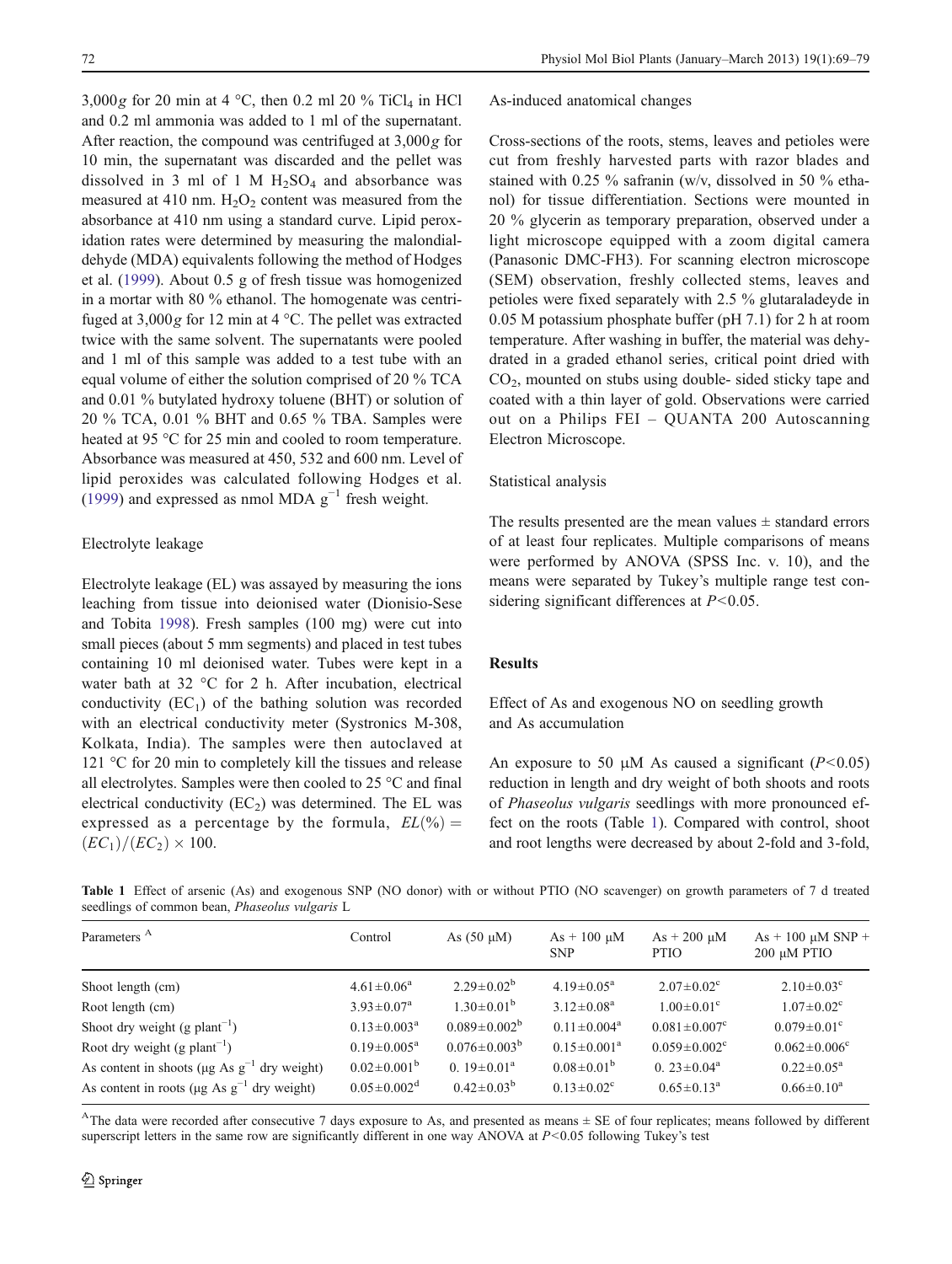respectively. Dry weight of shoot was reduced by about 1.5-fold, while that of root was reduced by nearly 2.5 fold. Further reduction in growth of both the organs was noticed when 200 μM PTIO was added either in combination with As or with  $As + SNP$  in the media. However, application of 100 μM SNP without PTIO in the media greatly alleviated the inhibitory effect of As on plant growth parameters. Compared with As treatment alone, length and dry weight of both shoots and roots were increased substantially in As + SNP media. The increase was 1.8 and 2.4-fold for the length and was 1.2 and 2.0-fold for the dry weight of shoots and roots, respectively. Similar trend was noticed in case of As accumulation. Roots contained higher As in comparison to shoots (Table [1\)](#page-3-0). The level was reduced significantly in both the organs (2.4-fold in shoots and 3.2-fold in roots) once SNP was applied in the media  $(SNP + As)$  (Table [1](#page-3-0)). Addition of PTIO (As + PTIO or  $As + SNP + PTIO$ , however, greatly increased the level of As accumulation. In roots, the level was significantly higher  $(\sim 1.6\text{-}fold)$  while in shoot it was close to the level estimated during As treatment alone (Table [1](#page-3-0)). Except As accumulation in shoot, significant  $(P<0.05)$ variations were observed among the five treatment protocols for the remainder of the parameters (Table [1](#page-3-0)). No significant variation of plant response, however, was noticeable between  $As + PTIO$  and  $As + SNP + PTIO$ treatment (data not presented).

Effect of As and exogenous NO on anatomical features of roots and shoots (stems, leaves and petioles)

Compared with control, As exposure induced formation of large number of crystals in epidermal layer, cortex, vascular bundles and pith of stems (Fig. [1a, b\)](#page-5-0) and leaves (Fig. [1c, d\)](#page-5-0). Crystal deposits were also observed in petiole (Fig. [1e, f](#page-5-0)). SEM analysis revealed presence of crystals in surface layer (Fig. [1g](#page-5-0)) and formation of druses (multifaceted spherical aggregates of Calcium oxalate), prismatic and crystal sands in stems and petioles (Fig. [1h-j](#page-5-0)). Both needle-like and druse crystals were observed in leaves under SEM (Fig. [1k, l](#page-5-0)). In absence of root hairs, disintegration of vascular bundle regions and loosening of cells were the most common anomalies in root sections under As exposure (Fig. [2a, b](#page-6-0)). In the  $As + SNP$  supplemented media, crystallization was negligible in stems, leaves and petioles as in control plants. In roots also, tissues were almost normal but thickening of epidermal cell walls were noted under  $As + SNP$  treatment (Fig. [2c](#page-6-0)). Addition of PTIO in the media enhanced As-induced abnormalities (Fig. [2d](#page-6-0)), showing more drastic effect on the roots than the shoots.

Changes in leaf chlorophyll and carotenoid content and root oxidizability (RO)

As treatment had significant inhibitory effect on the chlorophyll a and carotenoid content of P. vulgaris leaves (Table [2](#page-6-0)). In comparison to control, chlorophyll a content declined by about 2.2-fold, while chlorophyll b level showed marginal variation. Total carotenoid content also decreased. Further reduction was observed when PTIO was added in the media. Application of SNP led to marked rise (2.04-fold) of both the pigments and the ratio of chlorophyll a/b close to control level (Table [2](#page-6-0)). RO increased significantly when the roots were treated with As alone or As in combination with PTIO. SNP application reduced RO level close to control (Table [2\)](#page-6-0).

As-induced changes and effect of NO in antioxidant enzyme activities

As treatment significantly altered activities of antioxidant enzymes, such as SOD, APX, DHAR, GR and CAT in leaves and roots of P. vulgaris seedlings (Fig. [3a-e\)](#page-7-0). SOD activity increased by about 3-4-fold under As treatment alone and further by 1.5-fold after addition of PTIO in the media. Application of SNP significantly reduced the SOD level close to control in both the plant parts (Fig. [3a\)](#page-7-0). By contrast, activities of APX, DHAR, GR and CAT declined markedly when seedlings were exposed to As treatment. Further reduction of enzyme activity was noticed when the plants were subjected to  $As + PTIO$  and  $As + SNP + PTIO$ . Except CAT, activities of the other three enzymes, however, increased by a considerable extent and became almost normal when plants were treated with As + SNP (Fig. [3b-e\)](#page-7-0). Compared with control, POX activity marginally varied in all cases except in AS + SNP media where it increased significantly in roots (Fig. [3f\)](#page-7-0).

Changes in  $H_2O_2$  content, lipid peroxidation (MDA) level and percentage of membrane leakage

As treatment alone or in combination with PTIO significantly enhanced accumulation of  $H_2O_2$  and MDA with higher levels in the roots than that in the leaves (Fig. [4a, b\)](#page-8-0). Addition of SNP reduced  $H_2O_2$  content in both organs, but the level was still significantly higher in roots than control. SNP treatment significantly decreased both MDA content and resulted in a percentage of electrolyte leakage very close to normal level (Fig. [4b, c](#page-8-0)).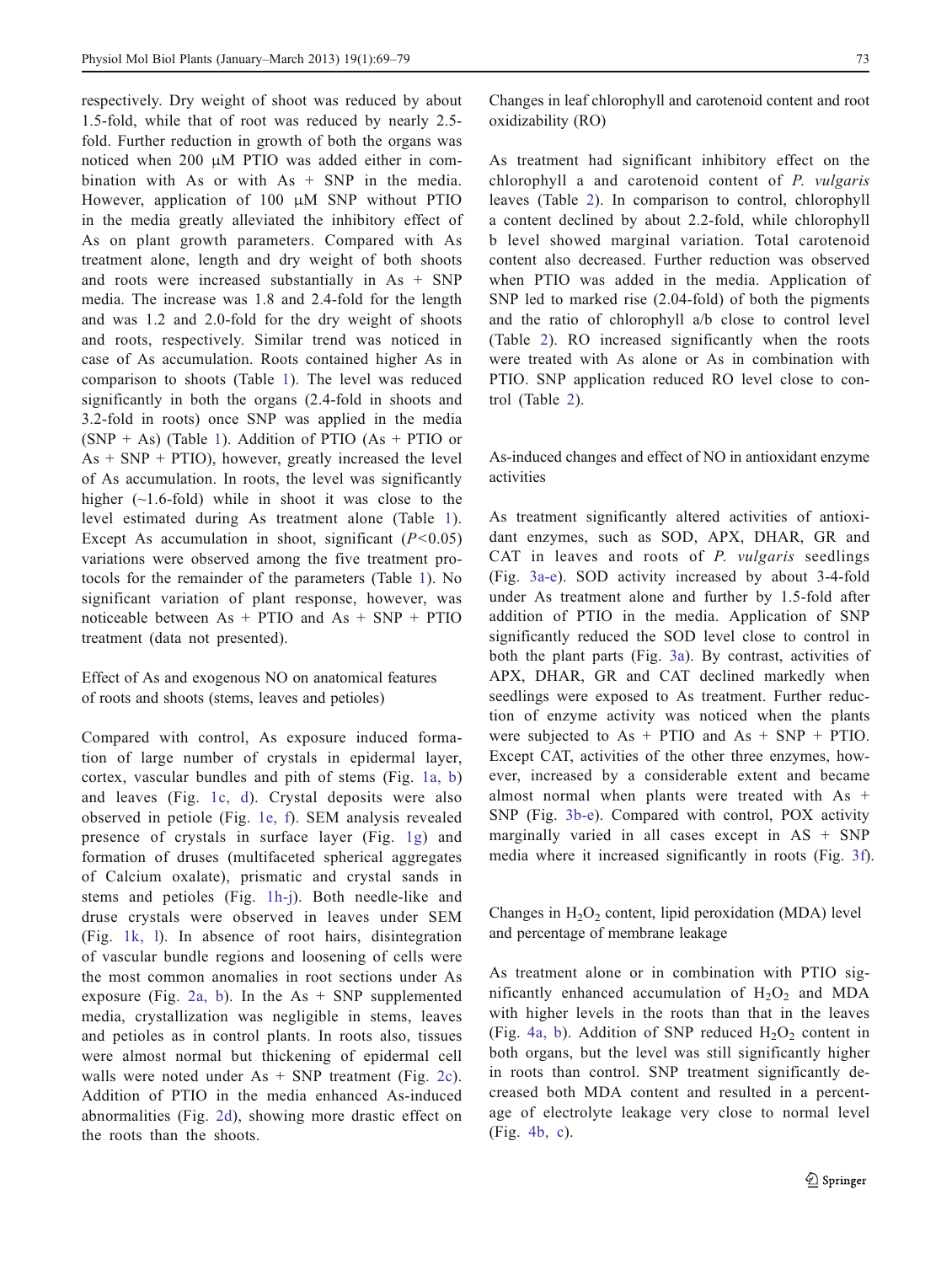<span id="page-5-0"></span>

Fig. 1 The effects of 50  $\mu$ M arsenic (As) either alone or in different combinations with 100 μM sodium nitroprusside (SNP) as nitric oxide (NO) donor and 200 μM 2-(4-carboxy-2-phenyl)-4,4,5,5-tetramethylimidazoline-1-oxyl-3-oxide (PTIO) as NO scavenger on anatomical features (10X) of Phaseolus vulgaris L. stems, leaves, petiole and roots; crosssection of stem in (a) un-treated control and (b) 50  $\mu$ M As showing crystal formation (→), normal leaf anatomy in (c) control and (d) 50  $\mu$ M As showing needle-like crystal formation  $(\rightarrow)$  either singly or in cluster,

## Discussion

Growth inhibition is one of the important manifestations of As-induced toxicity in plants (Hartley-Whitaker et al. [2001](#page-9-0); Päivöke [2003;](#page-10-0) Singh et al. [2007;](#page-10-0) Talukdar [2011a\)](#page-10-0).

cross-section through petiole in (e) control and (f) 50 μM As showing crystal formation (→); under SEM, (g) surface crystals (→) and (h) druses  $(\rightarrow)$  in stem, (i) druses (thick arrow) and prismatic crystals (thin long arrow) in petiole, (j) crystal sand formation (thick arrow) in stems, (k) leaf showing low crystal  $(\rightarrow)$  formation in control and (l) increased number of both druses (thin arrow) and cluster of needle-shaped crystals (thick arrow) under As, epd-epidermis, vb-vascular bundle, scale bar= 30 μm (Fig. 1g), 10 μm (Fig. 1h-j), 200 μm (Fig. 1k, l)

Significant reduction of plant growth in the present Phaseolus vulgaris seedlings subjected to As treatment for 7 d is in agreement with these reports. The reduction of growth parameters were more pronounced in the roots compared to shoots. Complete absence of root hairs, and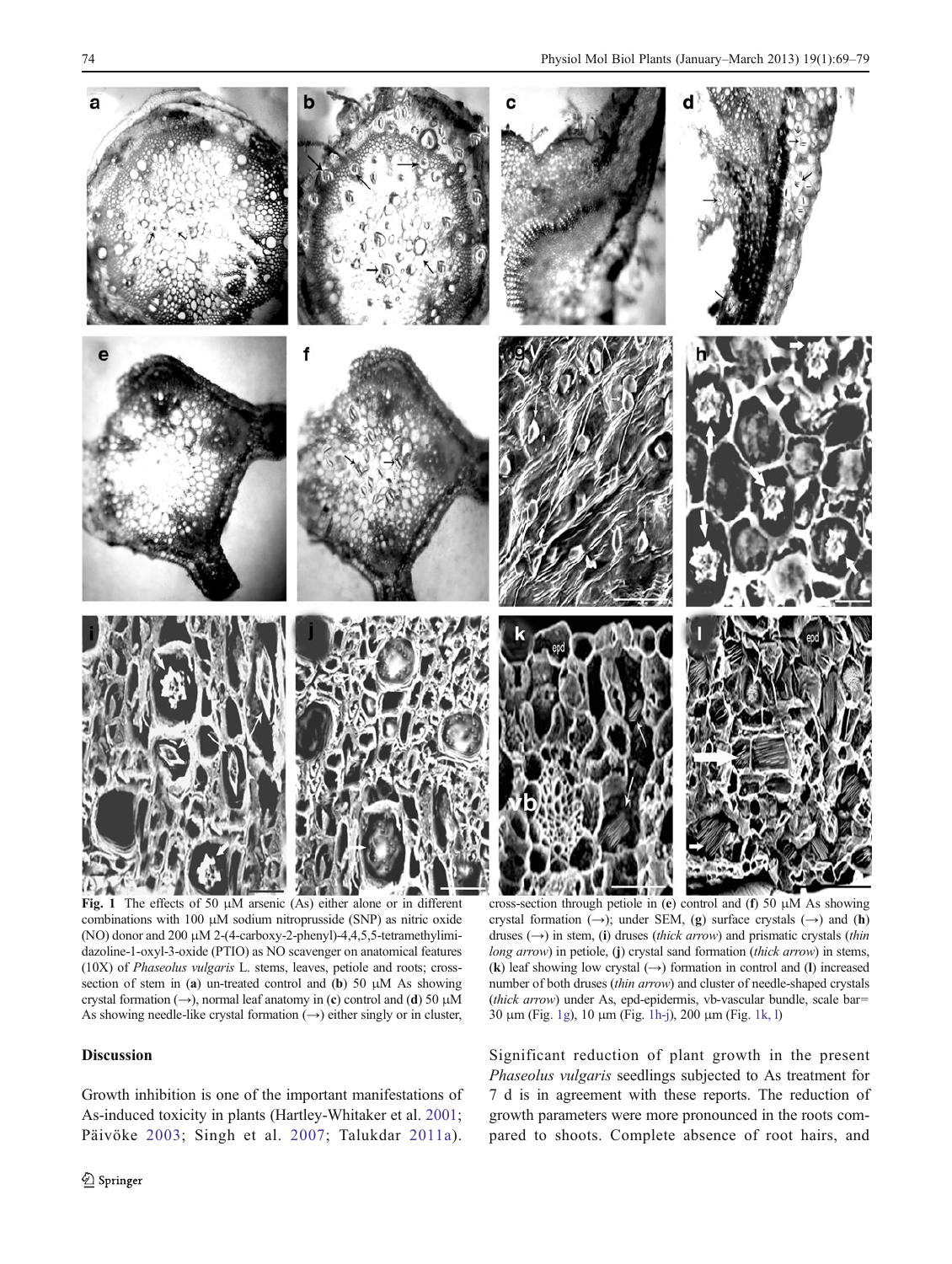<span id="page-6-0"></span>Fig. 2 Cross-section of root in (a) control, (b) 50  $\mu$ M As showing absence of hair, disintegration of vascular bundles (thin arrow) and loosening of cells (thick arrow), (c) As  $+$  SNP-supplemented media showing root hair (thin arrow) and thickening of epidermal layer (thick arrow) and (d) in  $AS + PTIO$  media exhibiting completely disorganized cortex and vascular bundles  $(\rightarrow)$ . There were no notable changes in anatomical features between AS + PTIO and As + SNP + PTIO supplemented media, and therefore the latter was not presented



loosening of vascular bundles, cortex and pith regions of the roots strongly indicate As-induced disintegration of stellar structures and its surrounding tissues. By contrast, occurrence of nearly intact vascular bundle and cortex in stems, leaves, and petioles of treated seedlings suggest comparatively lower inhibitory effect of As on the anatomy of shoot. However, three types of crystal structures, such as druses, prismatic and crystal sand in stems and petioles and druses as well as needle-like deposits in leaves were detected as the unique anatomical feature under As treatment. Crystal formation is recently recognized as an avoidance mechanism of plants under metal stress (Probst et al. [2009](#page-10-0)). It usually

occurs through substitution of minerals ions (e.g.,  $Ca^{2+}$ ) by metals and subsequent transportation and precipitation of displaced minerals as crystals in apoplast (Sarret et al. [2001;](#page-10-0) Probst et al. [2009\)](#page-10-0). However, for the first time, it is detected in any plant species under As exposure, presumably, preventing damage to shoot through deposition. Obviously, accumulation of As had more inhibitory effect on the roots of present P. vulgaris seedlings than on the shoots, agreeing well with earlier reports (Uchida et al. [2002](#page-10-0); Ahmed et al. [2006](#page-9-0); Singh et al. [2007](#page-10-0); Talukdar [2011a\)](#page-10-0). Heavy metal-induced structural changes in the plant parts were also reported in mung bean (Singh et al. [2007\)](#page-10-0), pea (Rodríguez-Serrano et al. [2009](#page-10-0)) and in

Table 2 Effect of arsenic (As) and exogenous SNP (NO donor) with or without PTIO (NO scavenger) on chlorophyll a, b and carotenoid content and root oxidizability (RO) of 7 d treated seedlings of common bean, Phaseolus vulgaris L

| Control                      | As $(50 \mu M)$              | $As + 100 \mu M$<br><b>SNP</b> | $As + 200 \mu M$<br><b>PTIO</b> | $As + 100 \mu M SNP +$<br>$200 \mu M$ PTIO |
|------------------------------|------------------------------|--------------------------------|---------------------------------|--------------------------------------------|
| $4.18 \pm 0.59$ <sup>a</sup> | $1.91 \pm 0.33^{b}$          | $3.89 \pm 0.39$ <sup>a</sup>   | $1.76 \pm 0.41$ <sup>c</sup>    | $1.83 \pm 0.39^b$                          |
| $1.68 \pm 0.43^a$            | $1.59 \pm 0.47$ <sup>a</sup> | $1.67 \pm 0.55^{\mathrm{a}}$   | $1.55 \pm 0.51^a$               | $1.60 \pm 0.67$ <sup>a</sup>               |
| $2.51 \pm 0.65^a$            | $1.19 \pm 0.71^{\rm b}$      | $2.36 \pm 0.58$ <sup>a</sup>   | $1.13 \pm 0.43^b$               | $1.15 \pm 0.34^b$                          |
| $1.32 \pm 0.22^a$            | $0.76 \pm 0.18^b$            | $1.29 \pm 0.28$ <sup>a</sup>   | $0.61 \pm 0.23$ <sup>c</sup>    | $0.59 \pm 0.17$ <sup>c</sup>               |
| 0. $251 \pm 0.38$ °          | $2.058 \pm 0.79^b$           | $0.244 \pm 0.33^{\circ}$       | $2.236 \pm 1.2^a$               | $2.195 \pm 0.94^a$                         |
|                              |                              |                                |                                 |                                            |

<sup>A</sup>The data were recorded after consecutive 7 days exposure to As, and presented as means  $\pm$  SE of four replicates; means followed by different superscript letters in the same row are significantly different in one way ANOVA at  $P<0.05$  following Tukey's test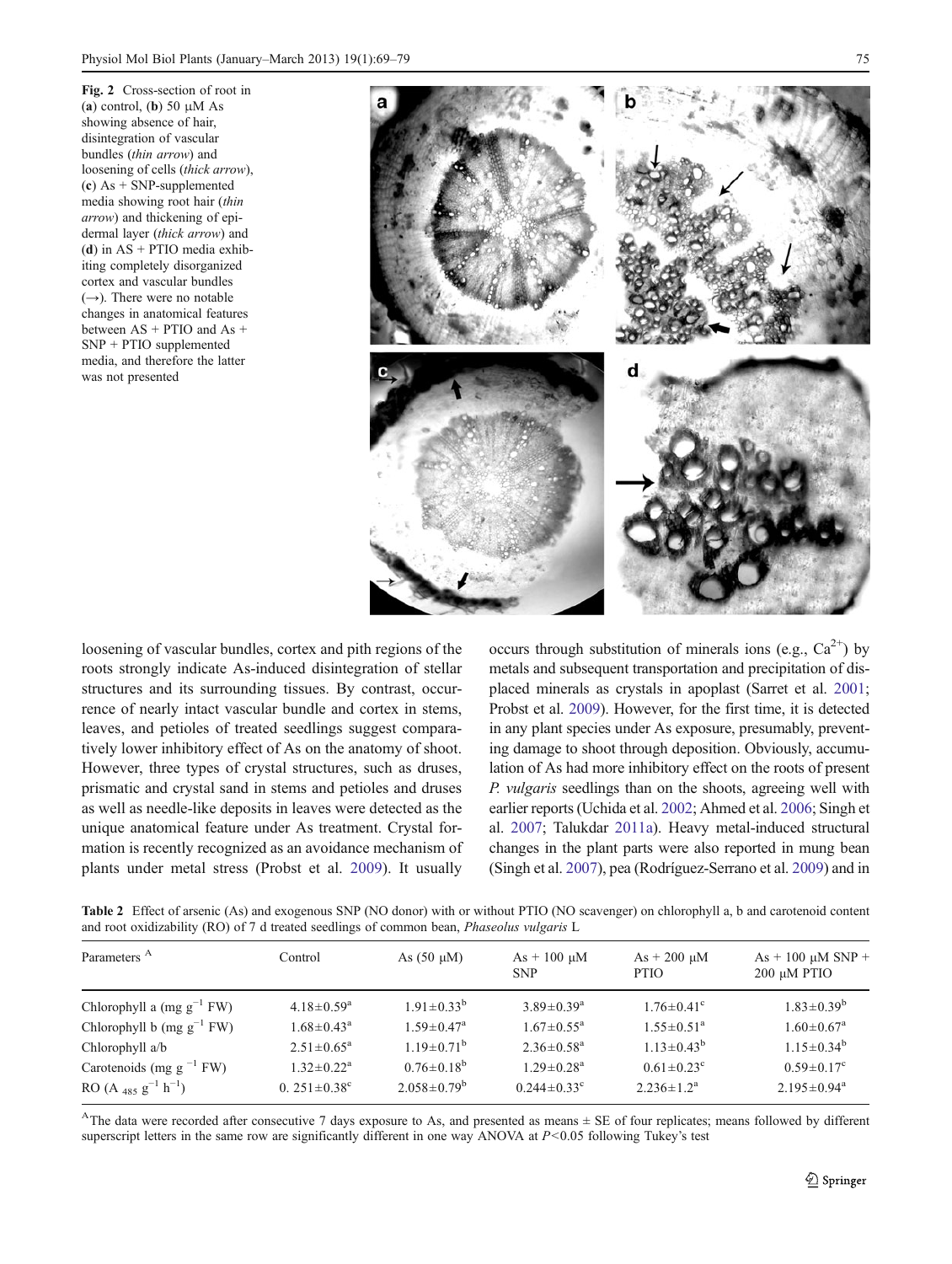<span id="page-7-0"></span>

Fig. 3 The effects of 50  $\mu$ M arsenic (As) either alone or in different combinations with 100 μM sodium nitroprusside (SNP) as nitric oxide (NO) donor and 200 μM PTIO as NO scavenger on activities of (a) SOD, (b) APX, (c) DHAR, (d) GR, (e) CAT and (f) POX in leaves and roots of 7 d old Phaseolus vulgaris L. seedlings, keeping untreated

(nutrient media without As) plants as control (0). Vertical bar represents means  $(n=4) \pm$  SE. Means followed by the same capital letter were not significantly different at  $P < 0.05$  for leaves; means followed by the same lower case letter were not significantly different at  $P < 0.05$ for roots

radish (Vitória et al. [2006\)](#page-10-0), although exact mechanism of such effect is still unknown.

In the present study, As treatment caused significant alterations in antioxidant enzyme activities, triggering a cascading effect on ROS-scavenging machinery of P.

vulgaris seedlings. Extensive increase of SOD activity at 50 μM As exposure was accompanied with steep decline in APX, DHAR, CAT and GR activities. POX level was remained unchanged. This differential response of antioxidant enzymes to As treatment is partially agreed with As-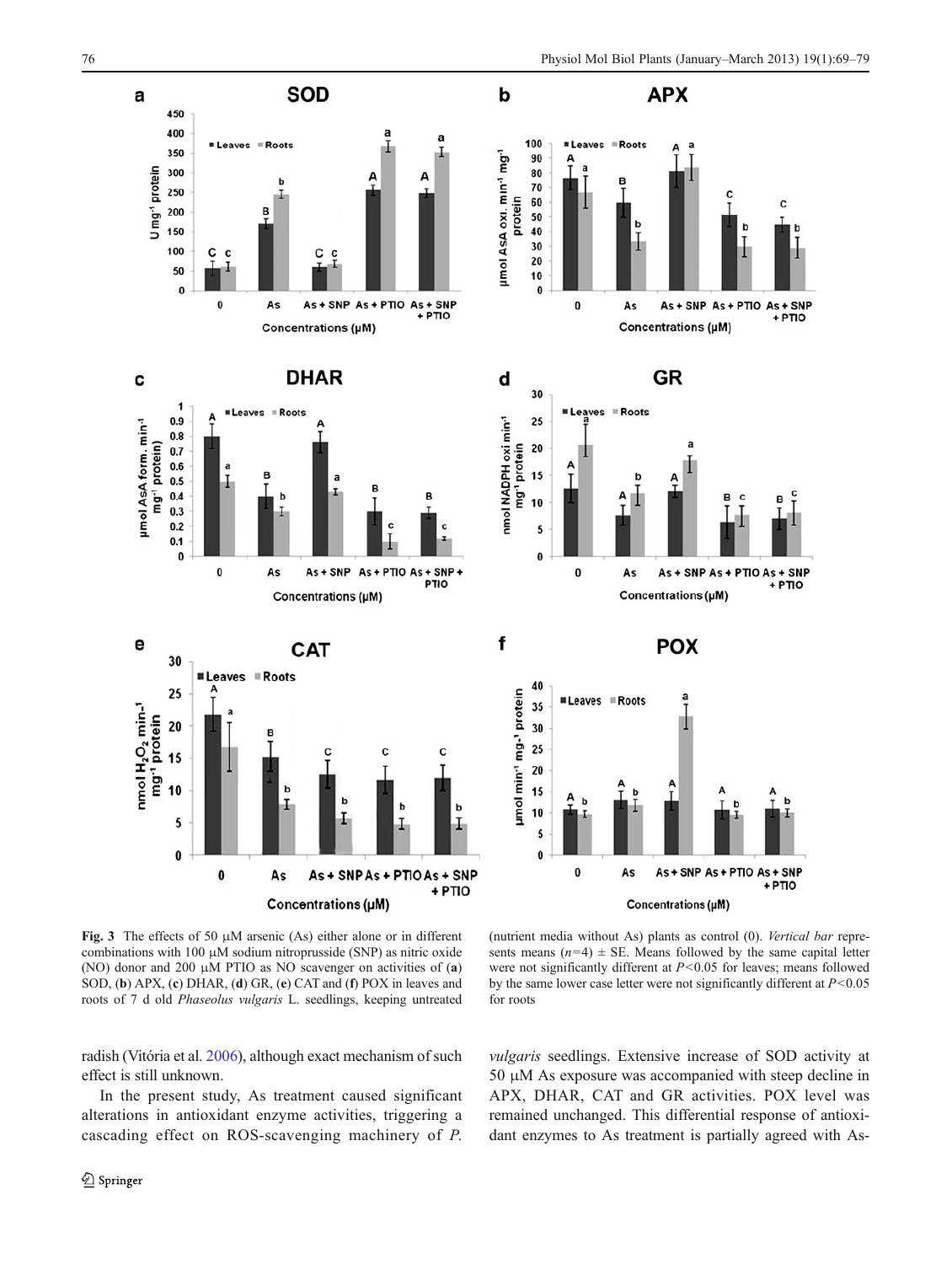<span id="page-8-0"></span>

Fig. 4 The effects of 50  $\mu$ M arsenic (As) either alone or in different combinations with 100 μM sodium nitroprusside (SNP) as nitric oxide (NO) donor and 200 μM PTIO as NO scavenger on (a)  $H_2O_2$  content, (b) MDA level and (c) percentage of electrolyte leakage (EL%) in leaves and roots of 7 d old Phaseolus vulgaris L. seedlings, keeping untreated (nutrient media without As) plants as control (0). Vertical bar represents means  $(n=4) \pm$  SE. Means followed by the same capital letter were not significantly different at  $P < 0.05$  for leaves; means followed by the same lower case letter were not significantly different at  $P<0.05$  for roots

treated Cicer plants (Gunes et al. [2009](#page-9-0)) but is in sharp contrast to more or less uniform increase of enzyme activity as reported earlier (Cao et al. [2004\)](#page-9-0). It is noteworthy that dismutation of  $O_2$ <sup>-</sup> radicals by SOD often generates  $H_2O_2$ , another ROS, within cell, and the scavenging of excess  $H<sub>2</sub>O<sub>2</sub>$  is usually performed by enhanced activity of APX, CAT and POX (Foyer and Noctor [2005\)](#page-9-0). Failures of these three enzymes to keep  $H_2O_2$  level under control were evident from significant rise of this ROS molecule in both organs of the present As-treated P. vulgaris seedlings. Increased level of SOD is often correlated with rise in As stress (Hartley-Whitaker et al. [2001](#page-9-0); Stoeva et al. [2005\)](#page-10-0). Obviously, low APX activity in the present material could not contain rising level of  $H_2O_2$ . Decreased activity of APX might be either due to low availability of reduced ascorbate, its co-factor, or inhibition of its isoform/s by excess  $H_2O_2$  or both (Hiner et al. [2000;](#page-9-0) Talukdar [2012b\)](#page-10-0). Furthermore, as arsenic treatment reduced both the GR and DHAR activity to a significant extent, regeneration of glutathione and ascorbate to their reduced forms might be severely hampered. All these factors ultimately led to huge enhancement of MDA, a cytotoxic aldehyde of lipid peroxidation product, resulting in enhanced percentage of membrane leakage in both parts of As-treated P. vulgaris seedlings with greater effect on the roots compared to the leaves. High lipid peroxidation has the potential to damage photosynthetic pigment apparatus (Singh et al. [2007](#page-10-0)), and is probably responsible for lower pigment levels in As-treated P. vulgaris plants. Significant increase in MDA content and loss in photosynthetic apparatus have been recognized as the marks of oxidative stress (Mascher et al. [2002](#page-9-0); Li et al. [2006;](#page-9-0) Talukdar [2011b,](#page-10-0) [2012a](#page-10-0)) and may be one of the prime reasons for As-induced growth inhibition in the present material.

In order to ascertain the role of NO in alleviation of Asinduced oxidative damage and subsequent growth inhibition of P. vulgaris plants, SNP was used as a potential NO donor in the media. Results revealed that addition of 100 μM SNP greatly reversed the inhibitory effect of As by modulating different growth parameters. Substantial increase in cell wall thickness in root epidermis, presumably, was involved in declining level of As concentration in roots and concomitant reduction of As level in the shoots of SNP + As-treated plants. Epidermal thickness is one of the mechanisms that plant can develop to limit metal absorption in roots (Liu et al. [2005;](#page-9-0) Probst et al. [2009](#page-10-0)). The lowering of As-induced toxicity due to priming of exogenous NO was also supported by the normal level of leaf chlorophyll and carotenoids and reduced level of RO, an indicator of higher ROS generation, in the roots of Astreated P. vulgaris seedlings. The ameliorative action of NO against As-induced oxidative stress seemed to be orchestrated through modulation of antioxidant enzyme activities. Activity of SOD and CAT reduced, while that of APX, DHAR, GR, and POX (only in roots) increased. Reduction of SOD activity, as observed in the present study, is in contrast to the reported increase of the enzyme level in tall fescue plant grown in SNPsupplemented As media (Jin et al. [2010\)](#page-9-0). In the present study, SOD was highly responsive when plants were exposed to As treatment alone. Thus, reduction of its level towards normalcy after addition of SNP indicated declining level of ROS generation within cell in response to NO. Without going through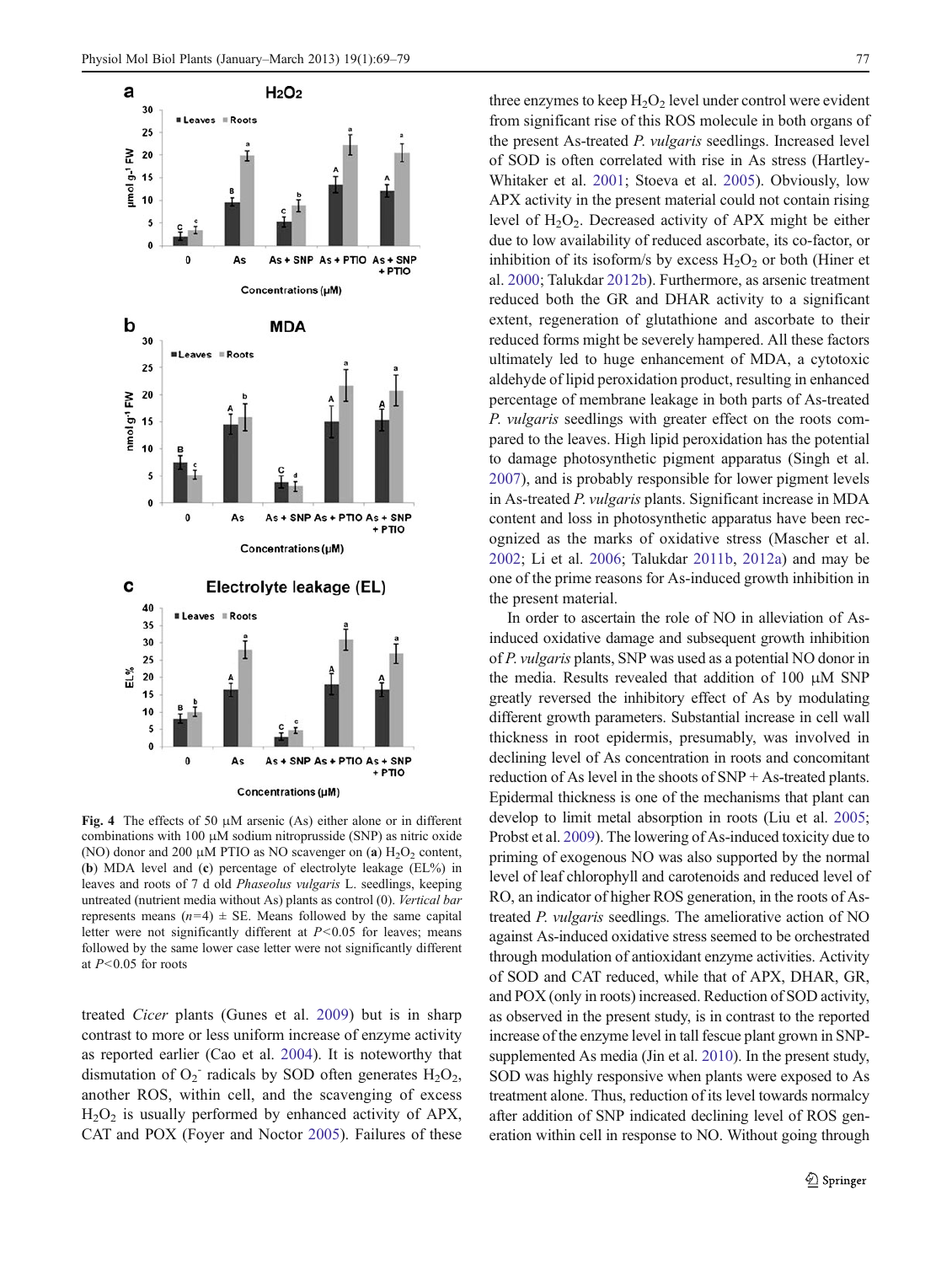<span id="page-9-0"></span>enzymatic defense, NO itself has the capacity to detoxify ROS directly (Martinez et al. 2000; Wendehenne et al. [2001](#page-10-0); Jin et al. 2010). Therefore, it has the ability to prevent SODgenerated excess  $H_2O_2$  production in the SNP + As-treated P. vulgaris seedlings. Interestingly, after addition of NO,  $H_2O_2$ level decreased but it was still considerably higher than control level. This is despite the significant increase of APX and POX after NO addition. Presumably, NO-mediated inhibition of CAT activity led to rise of  $H_2O_2$  level to a point where it can serve as a signal to trigger defense responses against Asinduced oxidative stress. NO-mediated inhibition of both CAT and APX was explained as a redox signaling process during the activation of defense against pathogen attack in tobacco (Clark et al. 2000). Several studies pointed out role of  $H<sub>2</sub>O<sub>2</sub>$  as a signal molecule in defense cross-talk with NO during response to abiotic stresses (Neill et al. [2002](#page-10-0); Singh et al. [2007;](#page-10-0) Rodríguez-Serrano et al. [2009\)](#page-10-0). Significant increase in root POX level, as observed in this study, might be responsible for cell wall thickness in SNP + As-treated roots. POX is able to catalyze lignin synthesis and is induced in higher plants exposed to toxic metals or other stresses (Prasad [1996;](#page-10-0) Probst et al. [2009](#page-10-0); Talukdar [2012b](#page-10-0)).

Despite the high level of  $H_2O_2$ , both MDA and EL% were quite normal in both organs of Phaseolus seedlings subjected to SNP + As treatment. This indicates ameliorative role of NO in preventing As-induced oxidative damage in the present material. It is worth mentioning that increase in activity of both DHAR and GR under SNP + As treatment ensured efficient recycling of ascorbate and glutathione to their reduced forms. Consequently, this prevented As-induced oxidative damage in membrane and ensured normal growth. This situation got completely reversed once PTIO, a potent NO scavenger, was added in the media, confirming protective roles of NO against As-induced oxidative stress and in maintenance of normal plant growth in P. vulgaris. Limited information is available regarding NO-mediated reduction of As stress in field crops (Singh et al. [2009;](#page-10-0) Jin et al. 2010).

In conclusion, the present results showed that As at 50  $\mu$ M concentration induced oxidative stress and inhibited growth of P. vulgaris seedlings with more severe effect on roots than on the shoots, affecting anatomical structures, photosynthetic apparatus and antioxidant defense activities, and exogenous application of NO has remarkable potentials to reverse this situation. However, to decipher the exact sequence of events towards NO-mediated As tolerance further study is needed.

### References

Ahmed FRS, Killham K, Alexander I (2006) Influences of arbuscular mycorrhizal fungus Glomus mosseae on growth and nutrition of lentil irrigated with arsenic contaminated water. Plant Soil 283:33–41

- Batish DR, Lavanya K, Singh HP, Kohli RK (2007) Phenolic allelochemicals released by Chenopodium murale affect the growth, nodulation and macromolecule content in chickpea and pea. Plant Growth Regul 51:119–128
- Beyer WF, Fridovich I (1987) Assaying for superoxide dismutase activity: some large consequences of minor changes in conditions. Anal Biochem 161:559–566
- Bradford MM (1976) A rapid and sensitive method for quantification of microgram quantities of protein utilizing the principle of protein-dye binding. Ann Biochem 72:248–254
- Cao X, Ma LQ, Cong T (2004) Antioxidant responses to arsenic in the arsenic-hyperaccumulator Chinese brake fern (Pteris vittata L.). Environ Pollut 128:317–325
- Carlberg I, Mannervik B (1985) Glutathione reductase. In: Alton M (ed) Methods in enzymology. Academic, San Diego, pp 484–490
- Chance B, Maehly AC (1955) Assay of catalases and peroxidases. Methods Enzymol 2:764–817
- Clark D, Durner J, Navarre DA, Klessig DF (2000) Nitric Oxide inhibition of tobacco catalase and ascorbate peroxidase. MPMI 13:1380–1384
- Dionisio-Sese M, Tobita S (1998) Antioxidant responses of rice seedlings to salinity stress. Plant Sci 135:1–9
- Foyer CH, Noctor G (2005) Redox homeostasis and antioxidant signaling: a metabolic interface between stress perception and physiological responses. Plant Cell 17:1866–1875
- Gunes A, Pilbeam D, Inal A (2009) Effect of arsenic-phosphorus interaction on arsenic-induced oxidative stress in chickpea plants. Plant Soil 314:211–220
- Hartley-Whitaker J, Ainsworth G, Meharg AA (2001) Copper- and arsenate-induced oxidative stress in Holcus lanatus L. clones with differential sensitivity. Plant Cell Environ 24:713–722
- Hiner ANP, Rodríguez-López JN, Arnao MB, Raven EL, García-Cánovas F, Acosta M (2000) Kinetic study of the inactivation of ascorbate peroxidase by hydrogen peroxide. Biochem J 348:321– 328
- Hoagland DR, Arnon DJ (1950) The water culture method for growing plants without soil. Calif Agr Exp Station Circ 347:4–32
- Hodges DM, Delong JM, Forney CF, Prange RK (1999) Improving the thiobarbituric acid-reactive substances assay for estimating lipid peroxidation in plant tissues containing anthocyanin and other interfering compounds. Planta 207:604–611
- Jin J-W, Xu Y-F, Huang Y-F (2010) Protective effect of nitric oxide against arsenic-induced oxidative damage in tall fescue leaves. Afr J Biotechnol 9:1619–1627
- Li W-X, Chen T-B, Huang Z-C, Lei M, Liao X-Y (2006) Effect of arsenic on chloroplast ultrastructure and calcium distribution in arsenic hyperaccumulator Pteris vittata L. Chemosphere 62:803– 809
- Lichtenthaler HK (1987) Chlorophyll and carotenoids: pigments of photosynthetic biomembranes. Methods Enzymol 148:350–382
- Liu HY, Probst A, Liao BH (2005) Heavy metal and as contamination in soils and crops affected by the Chenzhou lead/zinc mine spill (Hunan, China). Sci Total Environ 339:153–166
- Martinez GR, Mascio PD, Bonini MG, Augusto O, Briviba K, Sies H, Maurer P, Röthlisberger U, Herold S, Koppenol WH (2000) Peroxynitrite does not decompose to singlet oxygen  $(^{1}O_{2})$  and nitroxyl (NO- ). Proc Natl Acad Sci USA 97:10307–10312
- Mascher R, Lippmann B, Holzinger S, Bergmann H (2002) Arsenic toxicity: effects on oxidative stress response molecules and enzymes in red clover plants. Plant Sci 163:961–969
- Meharg AA, Macnair MR (1992) Suppression of the high affinity phosphate uptake system: a mechanism of arsenate tolerance in Holcus lanatus L. J Exp Bot 43:519–524
- Nakano Y, Asada K (1981) Hydrogen peroxide is scavenged by ascorbate specific peroxidase in spinach chloroplast. Plant Cell Physiol 22:867–880